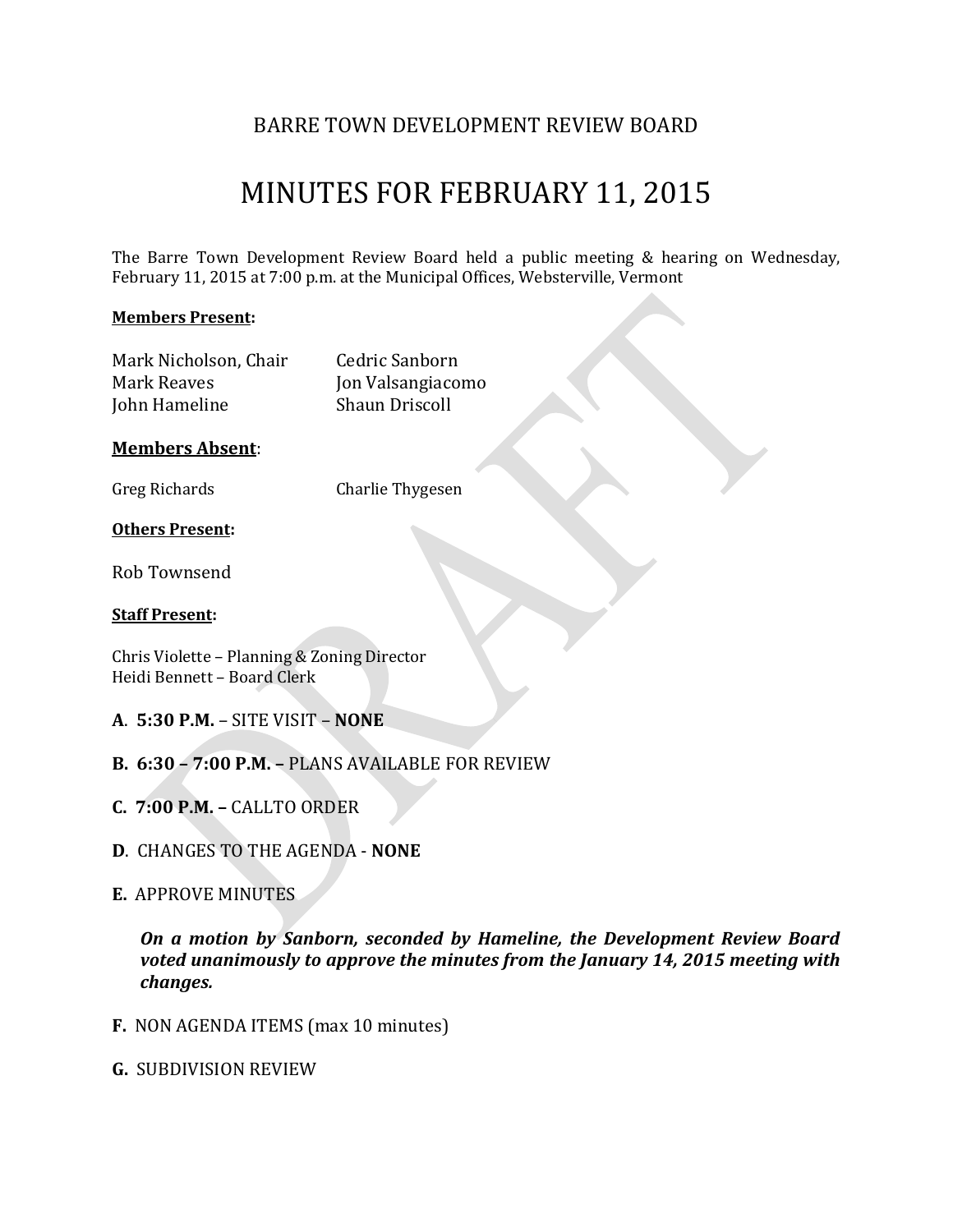# 1) PRELIMINARY REVIEW 2) WARNED PUBLIC HEARINGS

# **APPLICANT: MONTY**

#### **Request by Al Monty for final approval of a 2-lot subdivision with minor road extension for property located off of Lemay Drive; Parcel ID 008/023.00; Zoned: High Density Residential; P-15000001**

Consultant: American Consulting

Date: February 6, 2015

#### **STAFF REPORT/REVIEW COMMENTS FROM CHRIS VIOLETTE, PLANNING OFFICER**

This is a warned public hearing for the purpose of a two lot subdivision of land which includes a short extension of a Town road. The subject parcel is located off the end of Lemay Drive in a high density residential zone where municipal sewer is available but potable water is onsite. The general area of this proposed subdivision is predominantly residential on medium sized lots. Preliminary approval was granted in January and the proposed road extension considered by the Selectboard and approved on January 20, 2015.

The applicant currently has a parcel just under 50 acres that is undeveloped. The parcel is identified on the submitted plans as remaining land. This parcel has previously been subdivided numerous times including the Buena Vista development. Previous subdivisions are noted on the plans. The lot number (55) of the new lot is sequential with the previous subdivision.

The new lot being proposed, as just mentioned, is labeled as lot 55 and is shown to be 8.9 acres in size. The lot will be accessed from the end of Lemay Drive. Lemay Drive is proposed to be extended by 135 feet. The extension of the road allows the new lot to have the required 110 feet of road frontage. The proposed new lot will be development in the future with a residential use utilizing municipal sewer with a pump station; potable water will be a drilled well. Power will be provided over head to the end of Lemay Drive and then underground to the homestead site.

The remaining land will reduce in size from 49.7 acres to 40.8 acres. Access to the remaining land will remain the same which is 50 feet of frontage off the end of Lemay Drive. The remaining land remains undeveloped.

The applicant also has a 14.7 acre lot that's access is provided off the end of Lemay Drive over the remaining land. The homestead lot does not currently have road frontage. The extension of Lemay Drive however will provide the applicant's homestead lot with 110 feet of road frontage.

Since preliminary approval the applicant went before the Selectboard (January 20, 2015 see minutes enclosed with packet) and showed the proposed limited extension of Lemay Drive. It should be noted that the portion of Lemay Drive being proposed for extension is essentially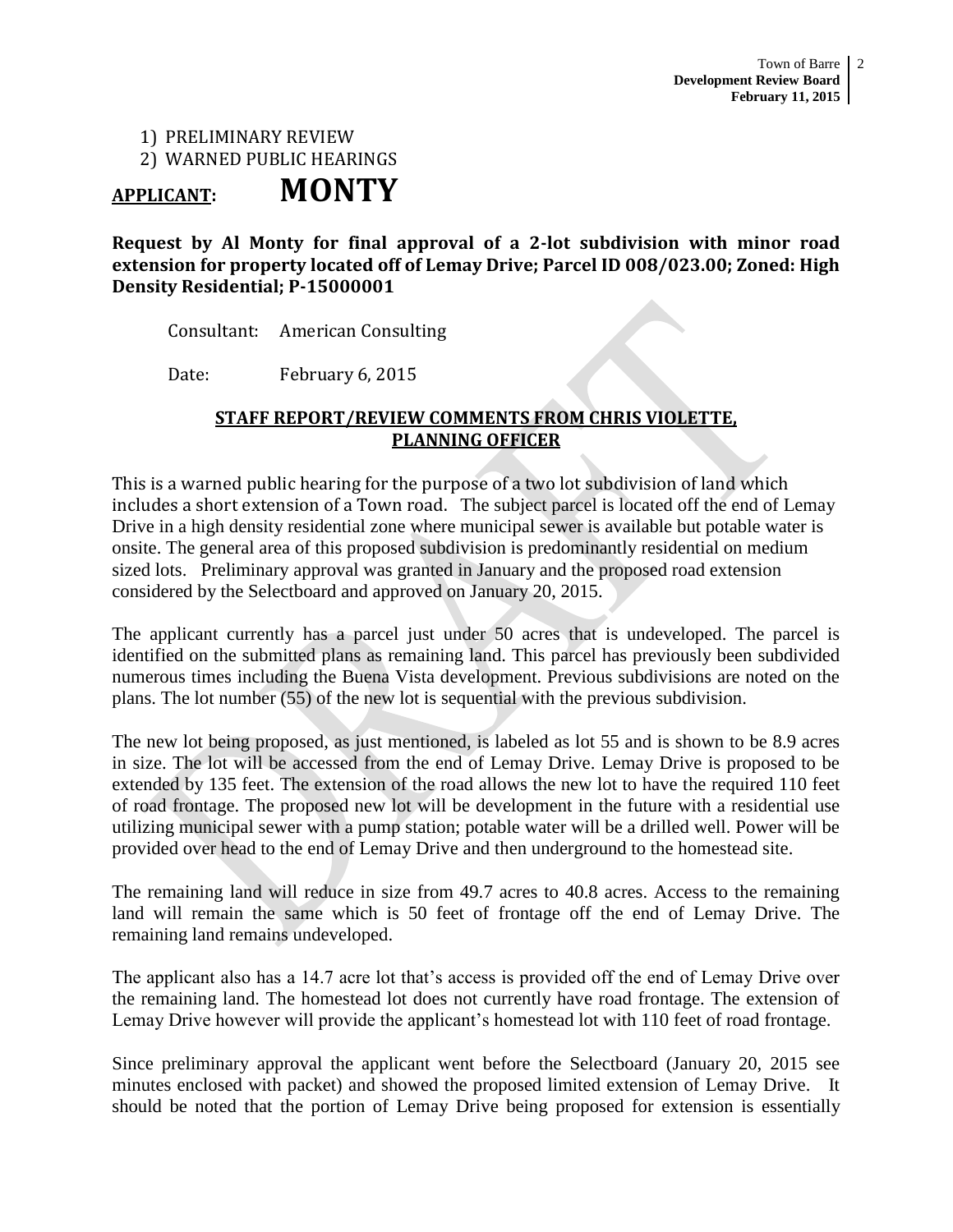already constructed to Town road standards and the driveway accessing the applicant's homestead crosses this area. After discussion with the Selectboard, the area of the extension will be paved and deeded to the Town. The current turnaround will remain and be used for the foreseeable future. The Town will be deeded an easement for a new turnaround at the end of the extension in the event it is ever needed. If the new turnaround is constructed, the existing one would be relinquished.

The area of land for the road extension will be conveyed fee simple to the Town and the .16 acres comes out of the remaining land. The .16 acres is essentially a separate lot and should be show as such on the final plans.

The road extension and the paving that goes with it will necessitate the applicant entering into a developer agreement with the Town. The agreement shall be in place before work commences on the road and shall follow the established standards for road construction and the issuance of zoning permits.

#### **SUMMARY OF RECOMMENDATIONS & CONDITIONS:**

In the end, the creation of the proposed residential lot (lot 55) and the .16 acre lot for the road extension are pretty straightforward. The road extension and the proposed future turnaround have been approved by the Selectboard. With consideration to the condition below, I recommend approval of this final subdivision request.

- 1. The applicant shall enter into a developer agreement before road improvements commence and/or conveyance or development of the newly created lot 55.
- 2. The final plans show a 25' x 25' area at the end of the road extension. This area shall be deeded to the Town of Barre as an easement for a future turnaround along with the .16 acre parcel for the road. If the easement is used for a turnaround the existing 25' x 30' easement will be relinquished to the owner of the land at that time.
- 3. One (1) (18" x 24") recording plat must be submitted to the Planning office for filing in the Town of Barre land records in accordance with Barre Town subdivision regulation and state statute within 180-days of approval.
- 4. Three (3) sets (24" x 36") paper copies of the final approved plan must be submitted to the Planning Office within 30-days of approval unless a request to extend is made and approved by staff.
- 5. Final plans shall be submitted electronically simultaneously with the plans noted in 3 and 4 above.
- 6. No changes to the approved plan can be made unless first reviewed by either the Town Planning Officer, or the Town Engineer for a determination of significance. If it is determined that an proposed change is significant, the plan will be required to go back before the Development Review Board for approval of the proposed change.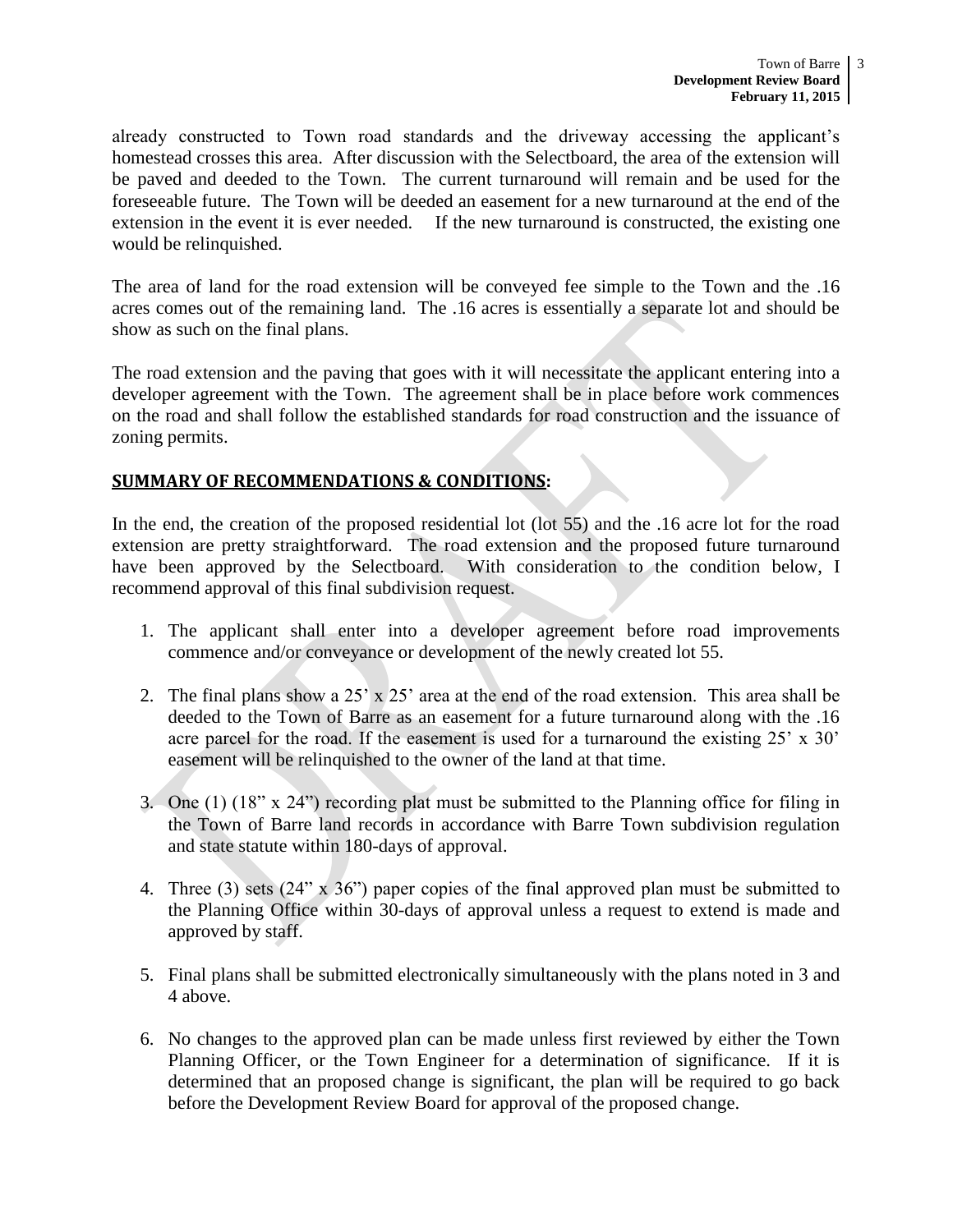7. Failure to comply with any conditions as stated herein, could lead to nullification of this subdivision.

### **ADDITIONAL COMMENTS:**

CV provided a brief recap of this agenda item.

The road extension was approved by the Selectboard. There will be an easement when the new road is turned over to the Town that can be used as a turnaround in the future.

A developer agreement is needed and will be negotiated with the Selectboard prior to obtaining any construction permits.

CV stated that conditions #5 has been altered.

CV recommends approval.

#### **MOTION & RECOMMENDATION:**

**On a motion by Sanborn, seconded by Reaves, the Development Review Board voted to approve the request by Al Monty for final approval of a 2-lot subdivision with minor road extension for property located off of Lemay Drive; Parcel ID 008/023.00; Zoned: High Density Residential; Approval is subject to conditions 1 – 7; P-15000001**

#### **DISCUSSION:**

CONDITIONS Yes X No MOTION BY: SANBORN SECOND BY: REAVES

#### **ROLL CALL:**

Mark Nicholson YES Charles Thygesen, Sr. ABSENT Jon Valsangiacomo YES Cedric Sanborn YES Shaun Driscoll YES Mark Reaves YES Greg Richards ABSENT \*Jim Fecteau \_\_ \_\_ \*John Hameline \_\_YES\_\_\_

*\*Alternate Development Review Board Members*

3) CONCEPTUAL REVIEW

#### **H.** SITE PLAN REVIEW

1) PRELIMINARY REVIEW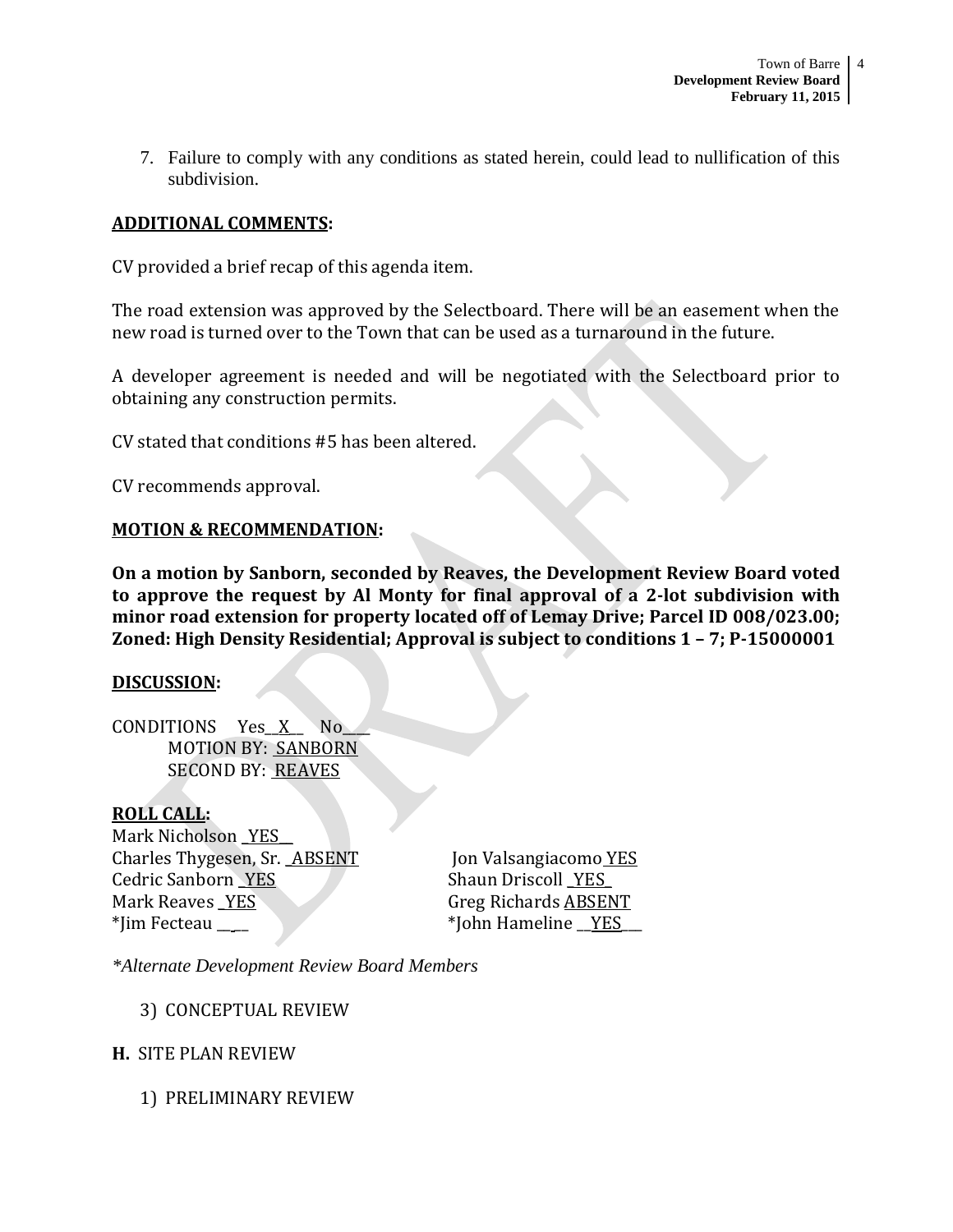## 2) WARNED PUBLIC HEARINGS

- 3) CONCEPTUAL REVIEW
- **I.** CONDITIONAL USE REVIEW (WARNED PUBLIC HEARINGS)
- **J.** VARIANCES (WARNED PUBLIC HEARINGS)
- **K.** FLOOD HAZARD REVIEW
- **L.** APPEALS OF ZONING ADMINISTRATORS DECISIONS
- **M.** OTHER
- **N.** FOLLOW-UPS
- **O.** CORRESPONDENCE

**STATE** TOWN MISCELLANEOUS

- **P**. ROUNDTABLE
- **Q.** ADJOURN!

*On a motion by Sanborn, seconded by Valsangiacomo, the Development Review Board voted unanimously to adjourn the meeting of February 11, 2015.*

\_\_\_\_\_\_\_\_\_\_\_\_\_\_\_\_\_\_\_\_\_\_\_\_\_\_\_\_\_\_\_\_\_\_\_\_\_\_\_\_\_\_\_\_\_\_\_\_\_ \_\_\_\_\_\_\_\_\_\_\_\_\_\_\_\_\_\_\_\_\_\_\_\_\_\_\_\_\_\_\_\_\_\_\_\_\_\_\_\_\_\_\_\_\_\_\_\_\_

\_\_\_\_\_\_\_\_\_\_\_\_\_\_\_\_\_\_\_\_\_\_\_\_\_\_\_\_\_\_\_\_\_\_\_\_\_\_\_\_\_\_\_\_\_\_\_\_\_ \_\_\_\_\_\_\_\_\_\_\_\_\_\_\_\_\_\_\_\_\_\_\_\_\_\_\_\_\_\_\_\_\_\_\_\_\_\_\_\_\_\_\_\_\_\_\_\_\_

\_\_\_\_\_\_\_\_\_\_\_\_\_\_\_\_\_\_\_\_\_\_\_\_\_\_\_\_\_\_\_\_\_\_\_\_\_\_\_\_\_\_\_\_\_\_\_ \_\_\_\_\_\_\_\_\_\_\_\_\_\_\_\_\_\_\_\_\_\_\_\_\_\_\_\_\_\_\_\_\_\_\_\_\_\_\_\_\_\_\_\_\_\_\_\_\_

Respectfully Submitted,

Heidi Bennett

Mark Nicholson, Chair

\_\_\_\_\_\_\_\_\_\_\_\_\_\_\_\_\_\_\_\_\_\_\_\_\_\_\_\_\_\_\_\_\_\_\_\_\_\_\_\_\_\_\_\_\_\_\_\_\_

Cedric Sanborn Charlie Thygesen Sr.

Mark Reaves **Shaun Driscoll** 

Jon Valsangiacomo **Greg Richards**